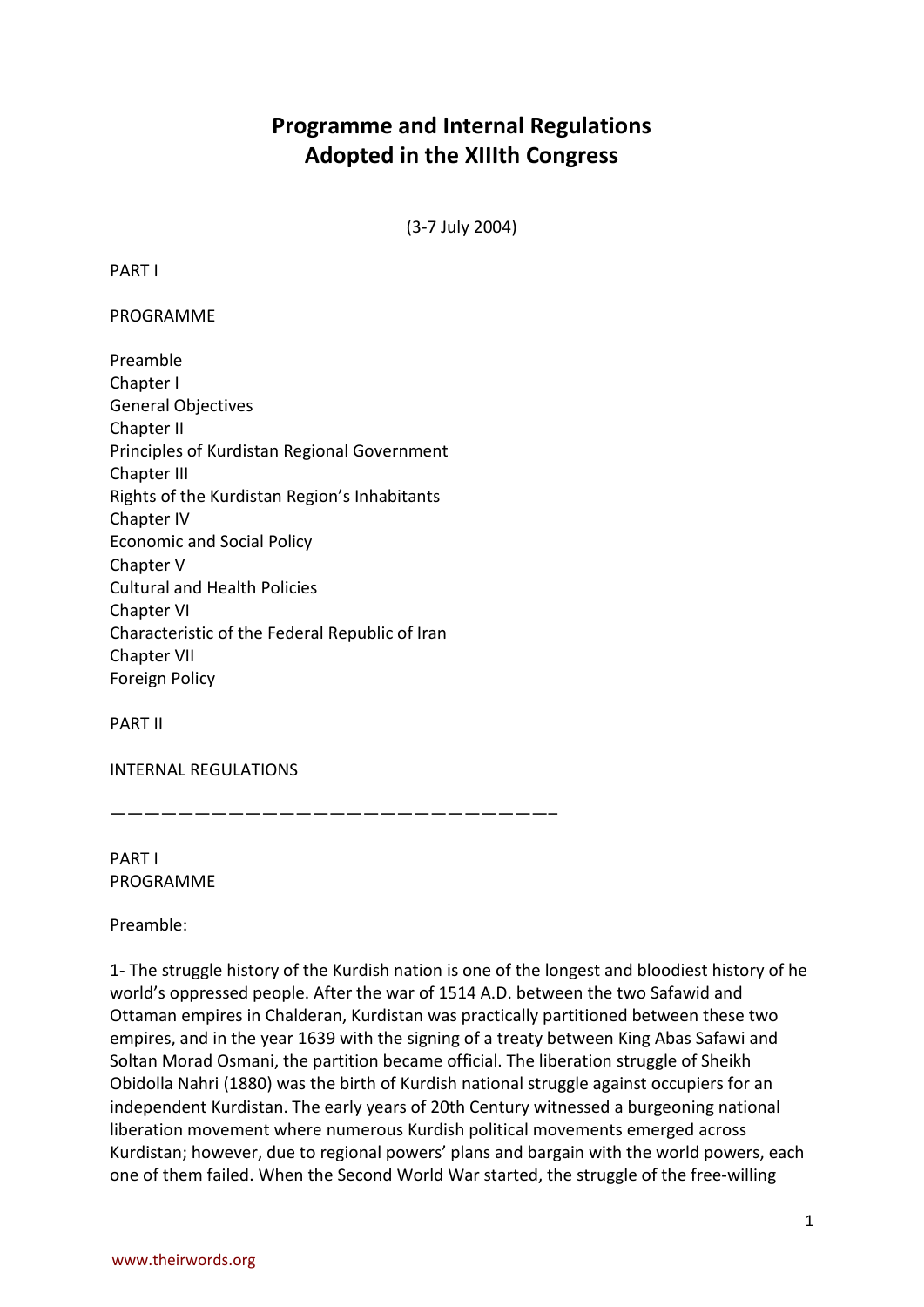nations against reactionism and fascism advanced. Concurrently, a historical necessity was felt to establish a political organization in the Iranian part of Kurdistan that could lead liberation struggle of the Kurdish nation. With the annexation of Iran by the allied forces and the downfall of Reza Shah's two decades of tyranny in Iranian Kurdistan, conditions to carry on the struggle forward were favourable. The Kurdish leaders took advantage of this historic opportunity and formed Democratic Party of Kurdistan in August 16, 1945.

Thus, the creation of Democratic Party of Kurdistan was both the product of a historical necessity and an indication of a new awareness and vigilance of the pioneers of the Kurdish people. Since then, Democratic Party of Kurdistan that has gathered together the Kurdish revolutionaries among its ranks is the guide and the organizer of revolutionary struggle of the popular masses in Iranian Kurdistan.

The creation of the Democratic Party of Kurdistan represents a major change in the history of the Kurdish people, and marks the beginning of a new phase in our nation's struggle. It was under the leadership of our Party that the Kurdish people for the first time in their contemporary were able to establish a national government in a part of Kurdistan. The Republic lasted only eleven months, and after setback of the movement of the Iranian people, military dictatorship was once again imposed on all Iranian Kurdistan. However, the Kurdish people did not give up the fight, and still continued their struggle to realize their inveterate ideas.

Democratic Party of Iranian Kurdistan (PDKI) has left behind 59 years of difficult struggle, full of obstacles, and filled with sacrifices. It is evident that our Party in this period has become more competent, and has earned experiences from the Kurdish people and other nations' struggles.

2- In the second half of the 20th century, scientific and technological advancements and high-speed communication networks have altered the image of the world. Many of the tyrannical and reactionary regimes have collapsed and have been replaced by more transparent and democratic systems. Scores of nations have attained their rights to selfdetermination, and established their own independent state. Those regimes and systems that rely on violence and aggression, their days are numbered. In general, the oppressed nations and those social forces who are able to control their destiny and advance their society, are witnessing a brighter optimism to establish a more humane, developed and free society.

After the demise of the former Soviet Bloc in 1991, two important issues have gained prominency in the global dimension, and revealed their real value: first, national issue and the necessity to accommodate the national rights of oppressed people of the world. Even though it had been claimed for 70 years that there was not an issue such as national question in the socialist countries, still, when the Soviet system was demolished, and an appropriate opportunity was brought about for the people in these countries, we observed how these people stepped into the centre of struggle and established their national governments.

Second, it was the issue of democracy. This issue that was opposed in major parts of the world under the banner of protecting and defending workers' interests, finally proved its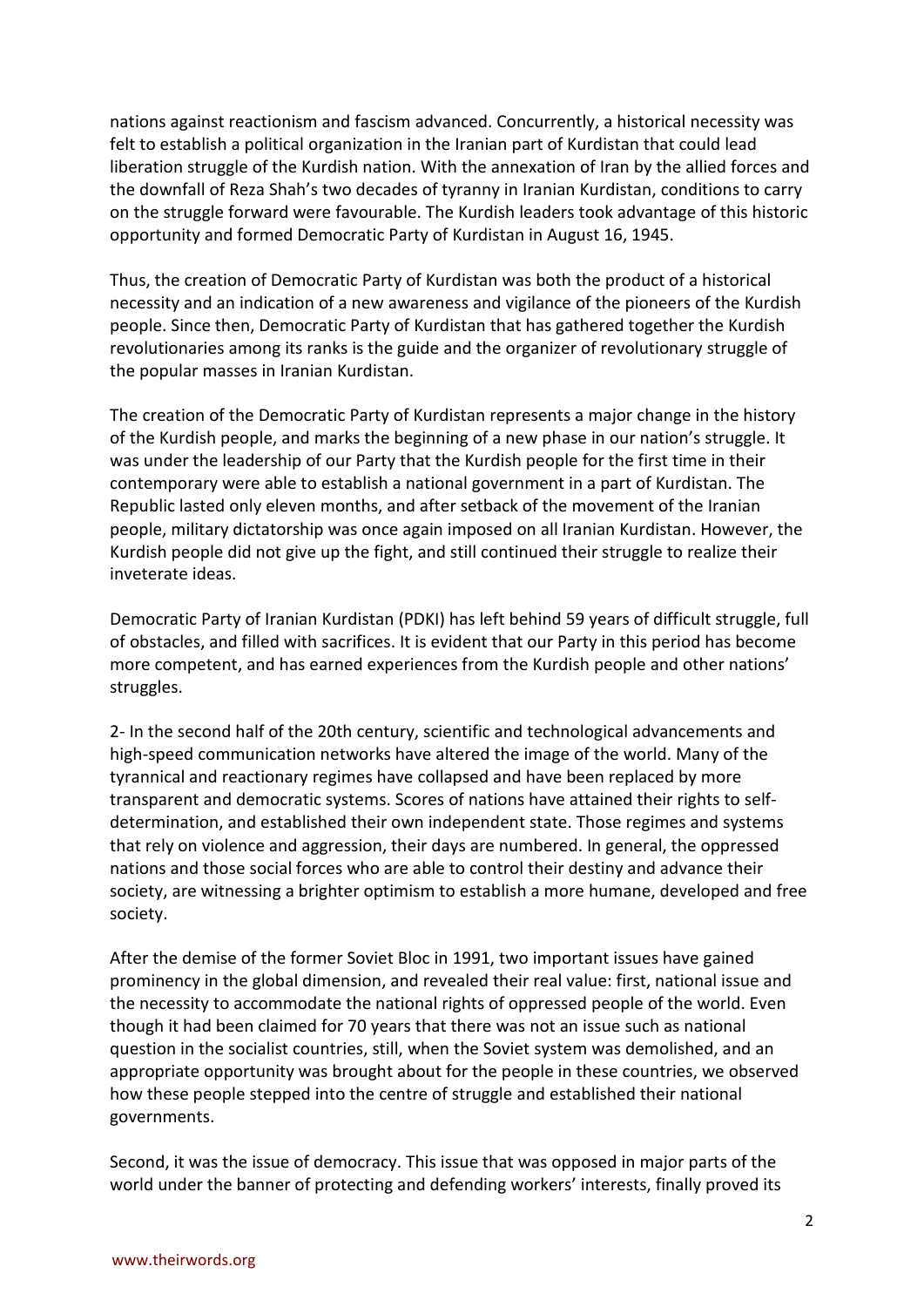necessity in a way that resulted in the overthrowing of many dictatorial regimes, and many others fearing that they might fall into an uncertain destiny, opened their gates to democracy, and adapted themselves to modern conditions.

3- The Middle East has taken on a particular importance in international relations, especially in the strategies of the larger states. Geographically, it is the meeting point of the three continents of Asia, Africa, and Europe. Economically speaking, this region is extremely rich in mineral resources, where more than 50% of the world's oil reserves are concentrated.

Moreover, the presence of national liberation movements, especially the Kurdish and Palestinian national movements that are a natural reaction against colonial divisions of the region in the region, have increased the importance and the value of the Middle East in the international forces' calculations and analysis.

All these realities have forged the prominent powers to carefully analyse all the developments and changes of the Middle East, and to be aware of any events in the region, and react to them. The events of the last 20-25 years, and continued prominence and practical presence of the military forces of foreign states, especially the United States in the region are apparent evidence to such a reality.

After the events of September 11, 2001, the invasion of Afghanistan by the coalition forces led by the United States, overthrowing the regime of fundamentalist Islamic Taliban and the rooting out of the Al-Qaeda terror network from that country was the birth of major changes in the Middle East. Soon after that, the Iraqi government of Saddam Hussein collapsed under the military invasion of the United States and its allies. This event also shook the region as an earth quake. We can state that no events after the Second World War have shaped the region so much. Particularly, the countries of the Middle East who have potential political, economic, ethnic and religious conflicts are worried that political balance of the region might change, preventing them from continuing their repressive rulings.

The success of Iraqi people in building a free and democratic country will influence the people of the region. The disillusioned people are waiting for an opportunity to confront their oppressors to attain freedom, democracy and their national rights. Currently, the national struggle of the Kurdish nation has stepped into a decisive stage. The political rights of Kurds in Iraq based on geographic and ethnic federalism in the Transitional Administrative Law (TAL) has been recognized. The placement of such an arrangement will be a good model to settle Kurdish issue in other parts of Kurdistan.

4- During the period following the Second World War, Iran was exposed to many economic, social and political transformations. In fact, it was impossible for Iran to remain removed from the considerable developments that had taking place throughout the world. However, the changes that had been introduced in Iran were not in any way reflective of the magnitude of natural and economic resources of our country. Iran is still considered as an underdeveloped country; popular masses still live under utter poverty; large portions of the population, particularly in the countryside are still illiterate and deprived from medical and treatment assistance.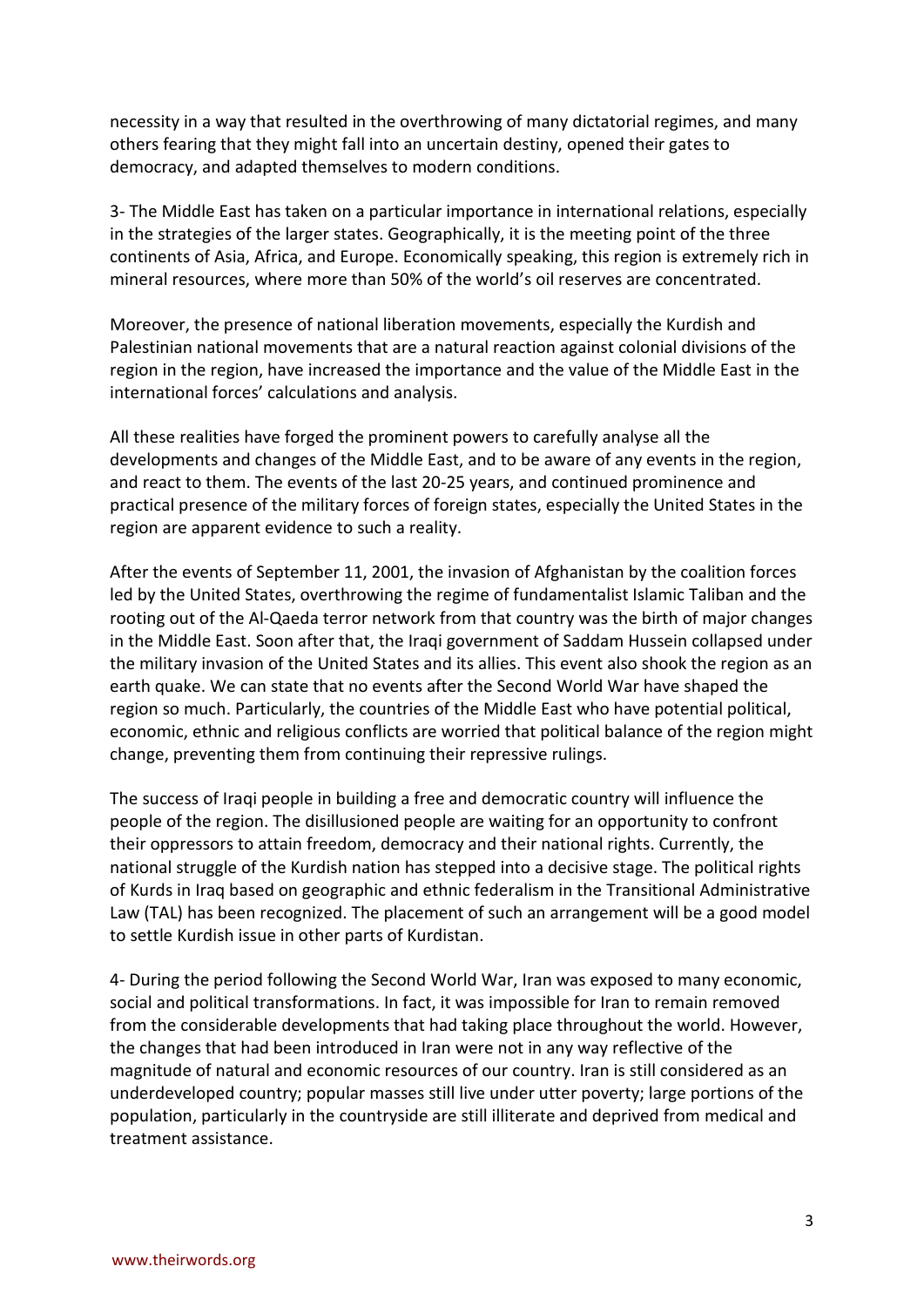With the coming to power of the Islamic regime in 1979, Iran encountered retrogression from a few directions. While our country enjoyed an abundant natural resources, and even though it was situated within the reign of another dictatorship, it was going to obtain a decent position in the world community, the newly empowered clerics separated our country from the developed world by adopting policies based on animosity with the civilized developed world, and embarked on dragging the country back into the Middle Ages. Iran's economy that was about to stand on itself, and join the circle of economic powers of the region and the world, encountered disorder in such a way that now it is one of the most unstable economies; for instance, the value of its currency has deflated 12 000 percent on average relative to major world currencies.

Suppression of freedom has become the routine policies of the Islamic Republic authorities. None of the independent parties, organizations and syndicates enjoys the freedom to be active. Individual and collective freedoms have been exploited in its worst manner possible, and any opposition voices have been responded with detainment, imprisonment, torture, and even terror and execution. In this manner, Iran has become a large prison camp for all freedom-loving and freedom-thinking individuals.

5- Economically as well as socially, Iranian Kurdistan is considered as an underdeveloped region within an underdeveloped country. Although Kurdistan is rich in natural and mineral resources, in many aspects it is regarded as one of the most underdeveloped regions of Iran. Social and economic developments, especially industrial are well below national average. In medical and cultural aspects, there has been little or no improvement in the livelihood of Kurdistan inhabitants. The standards of living remains extremely low, and the farmers and workers live in an abject poverty and misery, and the countryside is practically without any form of health and medical services.

National oppression is noticeable in all political, economic, social and cultural aspects: the majority of regional administrators are appointed from Tehran, and the Kurdish people have little say in the administration of their own affairs; despite the existance of natural resources, no economic or industrial projects is conducted in Kurdistan; no independent political parties, organizations or unions are allowed to operate freely; the Kurdish children are forced to study in Persian in their first year of school, and the right of studying in their mother tongue has been taken away from them; thus, Kurdistan has become a prison for the Kurdish people of Iran.

6- Majority of these shortages and problems had existed in Iran during the monarchical ruling. The monarchical regime in Iran had never allowed our country to take the path of growth and development independently. Human rights and freedom of masses had been violated, and a deep contradiction between the rulers and the masses of Iranian people had been created, a contrast that its remedy was only a deep populace revolution. At the end, in 1978, the popular masses of Iran entered the stage in an unprecedented way, and after a year of resistance and tolerating countless victims, wound up the reign of monarchy.

No doubt the revolution of the peoples of Iran was one of the most important events in the history of our country, and at the same time, it contained many precious experiences for those fighting for freedom and independence. The Iranian revolution demonstrated that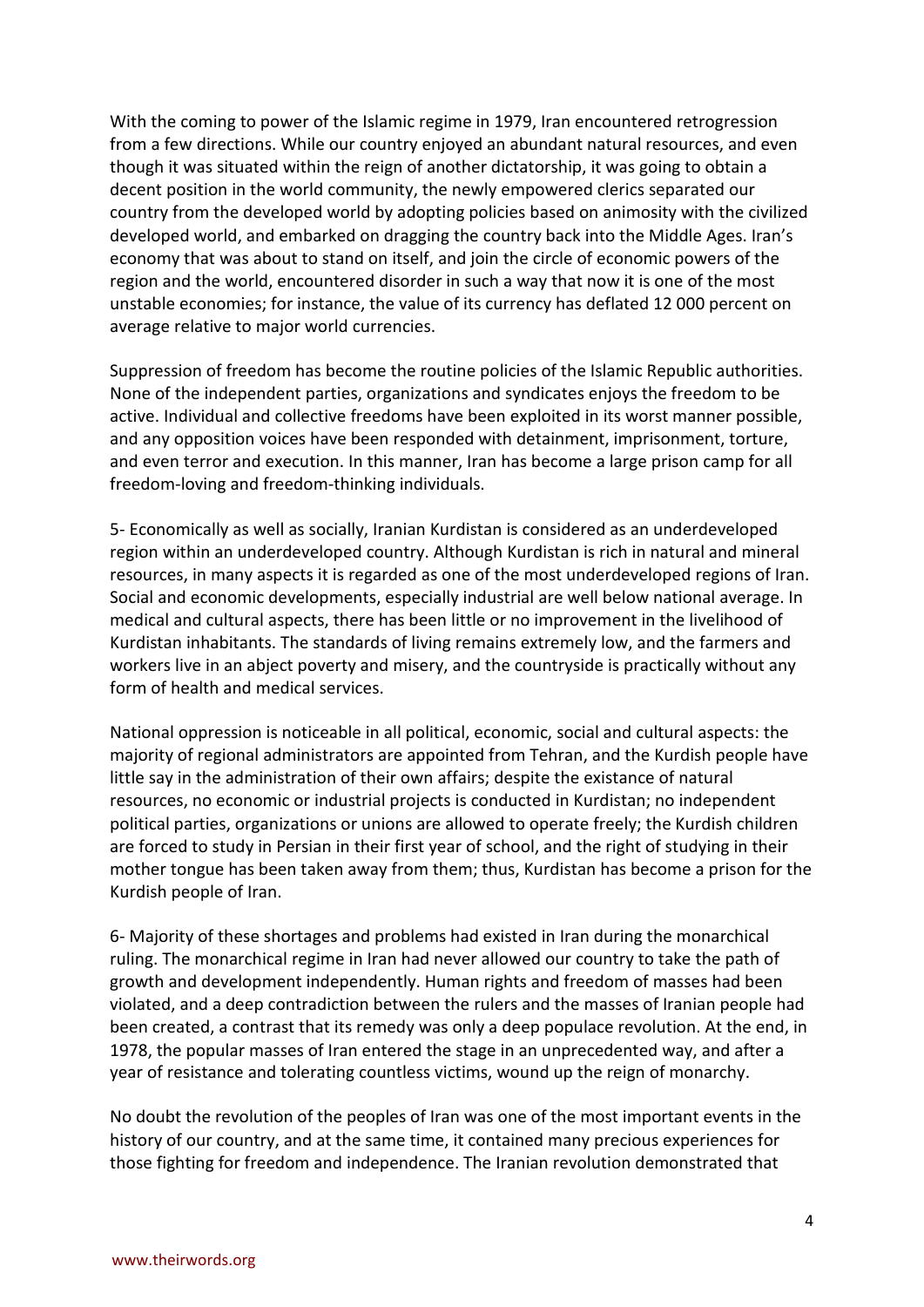whenever the people of a country break the chains of servitude with sacrifices and unity, no power can bloc their way, and they will finally overcome all the obstacles obstructing victory.

Even though the sombre period of the Pahlavi dynasty's dictatorship succeeded in uniting all the layers of society against the regime of Mohammad Reza Shah, regrettably, the democratic and revolutionary forces of Iran did not possess a common program that would have enabled them to establish a government after the fall of the monarchy. Furthermore, none of the patriotic forces in Iran were capable of uniting the popular masses, and capture political power by themselves; thus, a group of religious and retrograde fanatics, the clerics, exploiting the religious feelings of the population, appropriated for themselves the fruits of a revolution that had been paid for by the blood and tears of the children of the people of Iran, and imposed their domination on the whole of the country.

As a result of such conditions the Iranian revolution remained unsuccessful and failed to fulfil the hopes and objectives of the masses of Iranian people. For such means, thirsting for freedom, the people of Iran confronted the Shah's equipped army with their bare hands, and sacrificed thousands of their youth hoping that democratic principles would be established all over the country; the workers who form the majority of the country's population and played a major role in the victory of the revolution, would be saved from misery and the oppressed people of Iran would be granted their legitimate national rights under a democratic regime.

The reactionary elements that grabbed the fruits of the struggle and the sacrifice of the people of Iran, in contrary to the expectations of the popular masses prevented the most sacred wishes of the people to become realized. With the establishment of this reactionary regime, the democratic freedoms have been even more heavily trampled than during the monarchist epoch. The dispossessed and the toiling masses of our country have been confronted with poverty, high cost of living and unemployment more than ever, and the new government has not yet taken any effective steps to solve the many problems of every day of their life. Not only the oppressed peoples of Iran have not yet obtained their legitimate rights, but also all their rightful claims have been responded with fire and blood.

The theocratic dictatorship has been not only unable to tolerate any dissenting opinions, but it has also reacted violently against any form of thinking different from its reactionary beliefs even if they have not opposed the regime. In the course of the last quarter of the century, the Islamic regime has not abandoned its barbaric treatment of freedom activists from different segments of society.

This dictatorship's unpleasant image was revealed most flagrantly in Kurdistan. Although the Kurdish population had taken on a very active role in the Iranian revolution, and even though through their representatives our people had tried to obtain their legitimate rights in a peaceful way and by negotiations, the reactionary regime of the mullahs not only rejected the rightful claims of the Kurdish people, but it also launched its army into Kurdistan, and issued mass murders. Moreover, Khomeini in contrary to Islamic principles declared a holy war against the Kurdish Muslim population, and proclaimed that it was lawful to murder the young, the old, the men and women of Kurdistan.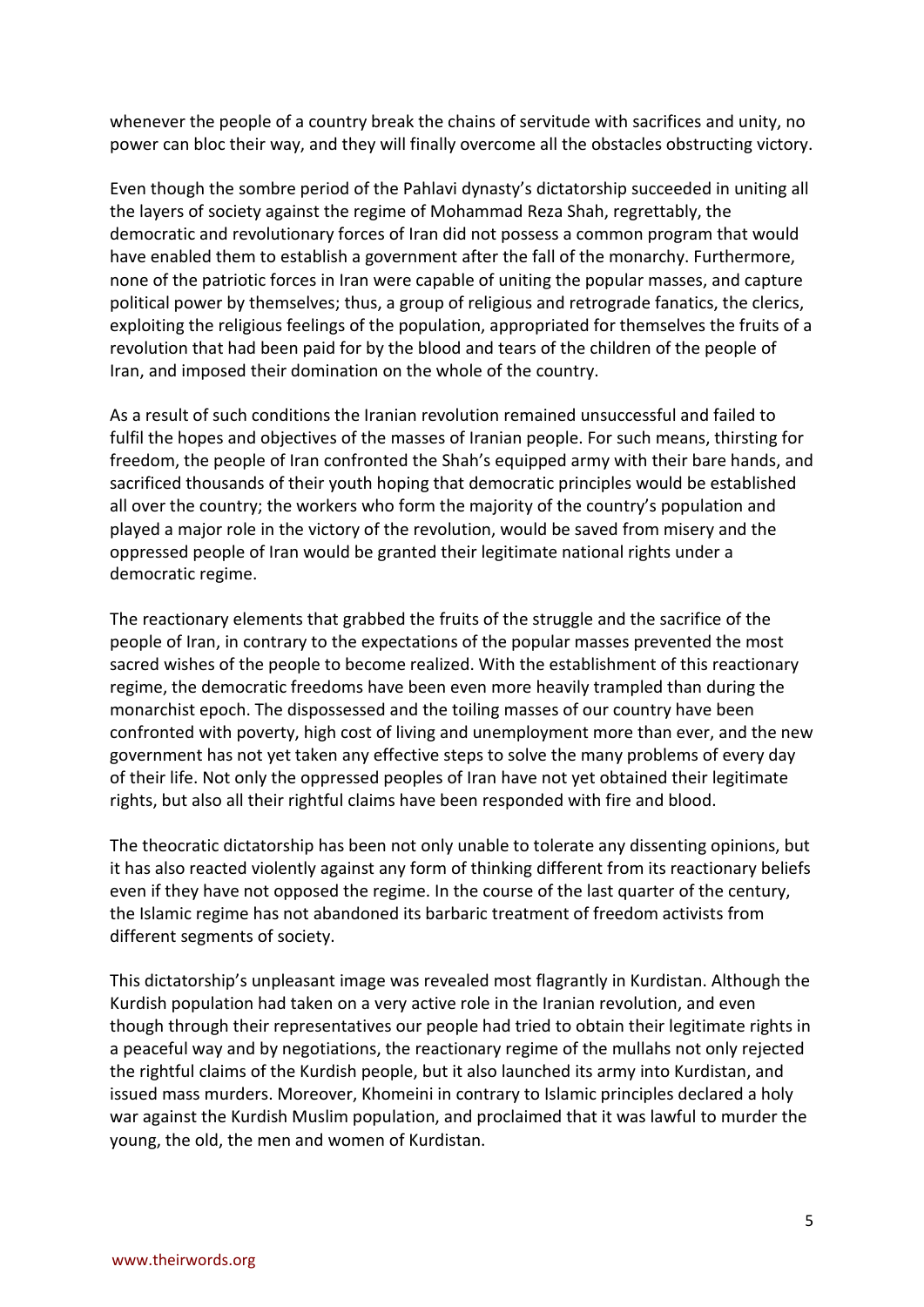It has been more 25 years that war has been waged against the Kurdish population. The region has been so much militarised that it has become a large army barrack. Currently, there are thousands of regime's military bases in Kurdistan. In this period more than 4,000 members of PDKI and approximately 50,000 civilians have sacrificed their lives defending their honour and freedom. However, the revolutionary movement of the Kurdish people is more than ever determined to fight against the oppression of the mullahs and continue its resistance in various ways. In such a manner, the reactionary and bloodthirsty regime of Islamic Republic has demonstrated its hostility to the rightful claims of the people and to all the international rules and laws, and has declared war on all the patriotic forces in Iran.

In order to free Iran from oppression of dictatorship, PDKI deems it necessary to establish a federal democratic system, which will heed the rightful claims of the peoples of Iran instead of the unpopular and reactionary regime of the clerics.

7- To realize a solution to the issue of nationalities within the framework of a federal democratic system, PDKI considers the unity of the democratic and patriotic forces of Iran as fundamental conditions. Our Party believes that for the democratic movement in Iran not once again find itself without a program, and its achievements become plundered, the democratic and progressive forces of Iran must from now on agree on a common platform for the country's future.

To obtain such a union, our Party also fights against the Iranian chauvinism, which denies the existance of the Kurdish people, and against the narrow-minded nationalism of those Kurds who make no distinction between the central dictatorship and the peoples of Iran. Iranian chauvinism and the narrow-mined Kurdish nationalism are both the enemies of the union of the peoples of Iran. At the same time, our Party believes that the danger of arrogant Iranian chauvinism to be a major threat at present times.

It is more than 25 years that PDKI has led the Kurdish people's uprising against the savage aggression of the clerical regime with competence and skilfulness. The struggle, resistance and sacrifices of our heroic members, supporters and sympathizers have increased the respect and influence of our Party among the masses. PDKI currently has not only been the most widely respected political party in Iranian Kurdistan, but it has also gained the respect of other nationalities of Iran, and of the progressive organizations within Iran and abroad.

PDKI presents this Programme to the people of Kurdistan, and request from all those who live in Kurdistan consisting of workers, farmers, urban and rural toilers, intellectuals, students, civil servants, craftsmen, traders and all patriots of every social stratum to strive for the realization of its objectives. Party members and sympathizers are to circulate the Programme among the Kurdish masses and expound the Party views on political, social, economic and cultural issues. It is necessary that the peoples of other regions in Iran become informed of the Kurdish and our Party's essential claims.

PDKI is the main political force in Iranian Kurdistan that has the support of the majority of the Kurdish population; therefore, we must do all we can to mobilize the considerable forces of our people to carry out objectives that have been put into our Party's Programme. In such a case the Party will become a powerful material force, and will be able to fulfil the legitimate rights of the Kurds in Iran within the framework of a democratic federal Iran.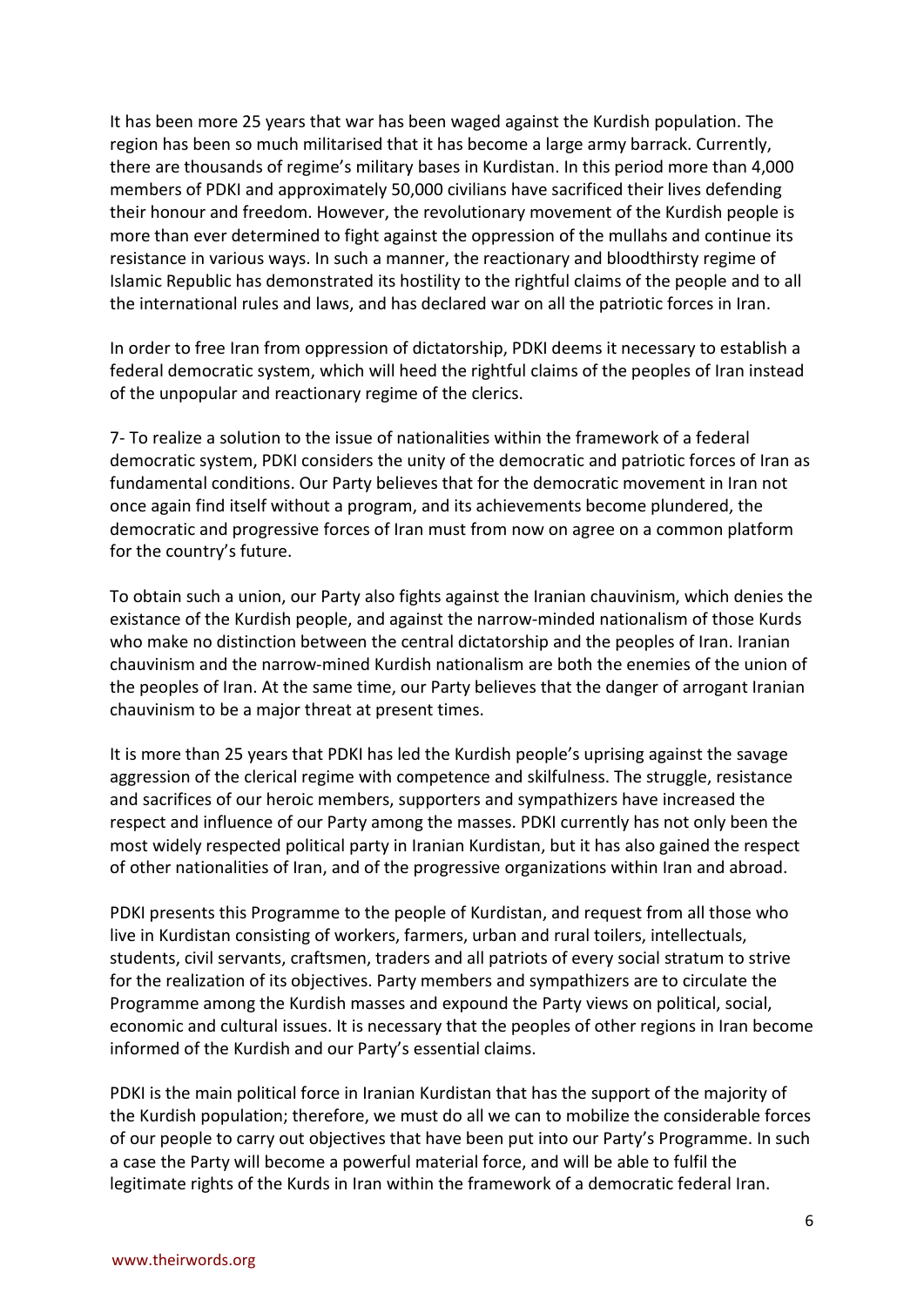PDKI has documented its objectives in this Programme. It will be up to the future autonomous regional government within a democratic Iran to achieve these goals.

Chapter I

General Objectives

1- PDKI is the pioneer party of the people of Iranian Kurdistan, and together with the progressive forces all over Iran struggles to safeguard Iran's independence, and establish a democratic regime in Iran to obtain the rights of the Kurdish people in Iranian Kurdistan to self-determination.

2- The long-term objective of PDKI is to establish a democratic socialist society.

3- The strategic motto of PDKI is the establishment of a democratic federal Iran and the attainment of Kurdish national rights in Iranian Kurdistan.

4- PDKI considers the oppressed nationalities of Iran as its strategic allies, and supports their national struggle to attain their national rights.

5- Support for the national-democratic struggle of Kurdish people in other parts of Kurdistan is the leading principle of PDKI.

6- PDKI supports the liberation struggle of all the people of the world, and supports peace and friendship of the people in all the countries.

Chapter II

Principles of Kurdistan Regional Government

7- Kurdistan is one of the regional governments of democratic federal Iran.

8- The regional government comprises of the whole territory of Iranian Kurdistan. The geographical dimension of the regional government of Kurdistan will be defined by taking into account the geographic and economic factors, and the demand of the majority of the people living in every region inhabited by Kurds.

9- In the autonomous region of Kurdistan, the power in its totality is derived from the people, and will be exercised through their representatives at the Kurdish parliament and the regional governmental bodies.

10- Affairs concerning international relations (political and economic), national defence (the army), long-term economic planning and the monetary system will be the prerogatives of the Federal government. Aside from the mentioned cases, the legitimacy of administrating the governmental institutions in Kurdistan is under the supervision of the Kurdistan Regional Government. The people of the autonomous region of Kurdistan and their compatriots throughout Iran will take part legally and without any discrimination in the administration of the country's affairs.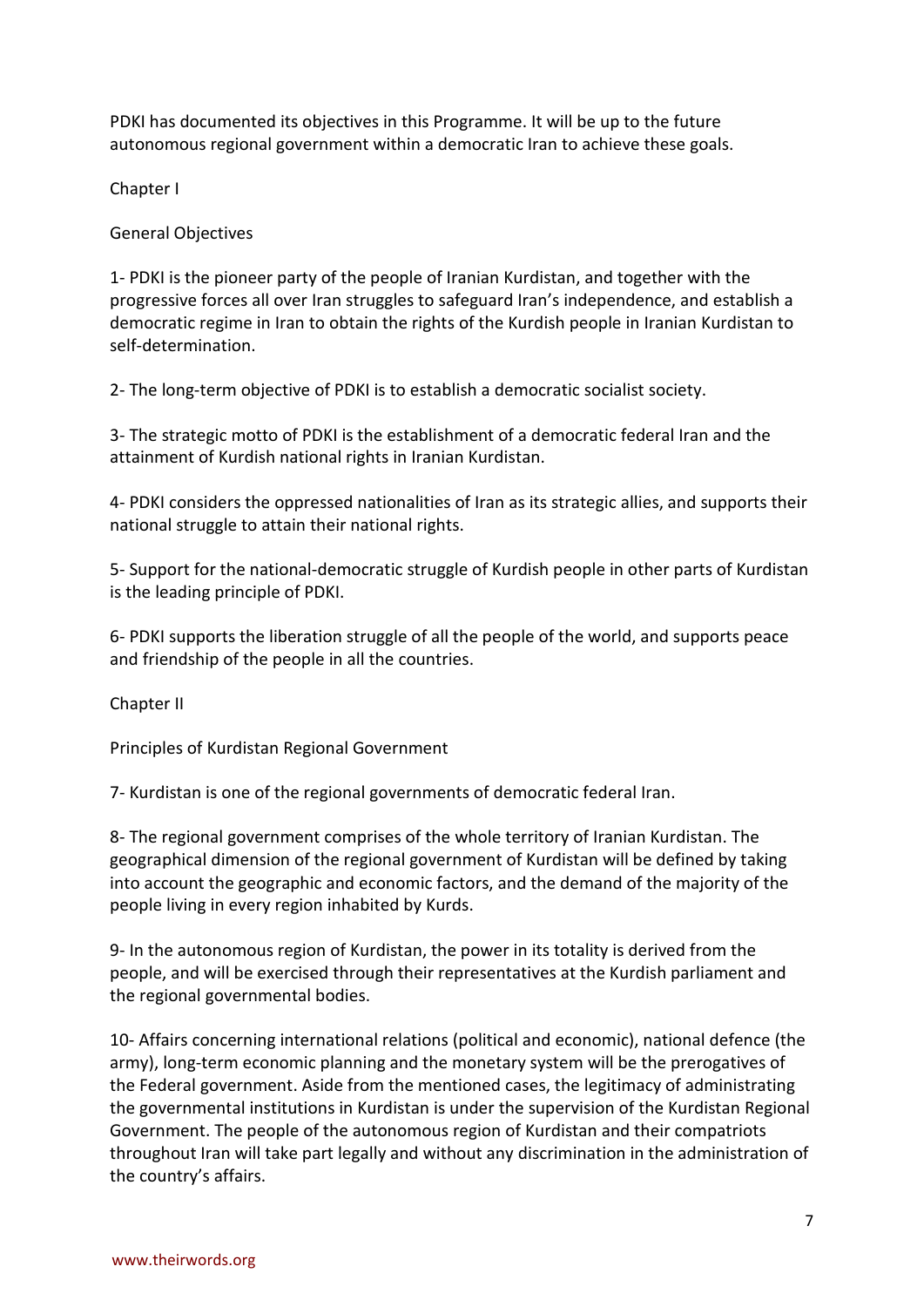11- Kurdistan Region has its own national anthem, flag and festivities. In Kurdistan region, the flag of federal Iran will be flying along side the Kurdistan flag.

12- Federal Supreme Court will be formed equally of all the experts of all the nations of Iran. It will review all the legal conflicts between the federal government and the regional governments.

13- The Parliament of Kurdistan is the highest legislative authority in the autonomous region of Kurdistan. The representatives are elected by direct suffrage, secret ballot and equal vote.

14- The Parliament of Kurdistan designates the KRG, which will be answerable to the Parliament of Kurdistan.

15- Internal order and security are in the hands of the Peshmergas and other law enforcing institutions in the autonomous region. The army is responsible to defend the country's sovereignty and national borders, and does not have the right to interfere in maintaining internal security and internal law enforcing affairs.

16- The Kurdish language is the official language of education and correspondence within internal administration in the autonomous region of Kurdistan. Persian language will also be the official language of the region, as well as other regions of Iran, and will be taught in schools along with Kurdish.

17- The administrative correspondence between the autonomous region of Kurdistan and the federal government, and other regional administrations related to the federal government will take place in the Persian language.

18- All the non-Kurdish inhabitants of the autonomous region of Kurdistan will be provided with resources to promote their own culture, and study in their own language.

Chapter III

Rights of the Kurdistan Region's Inhabitants

19- All the rights and freedoms defined in the Universal Declaration of Human Rights and in the conventions related to the Declaration regarding freedom of thought and expression, freedom of the press, freedom of association political and other organizational activities, workers and farmers unions and councils, democratic associations, freedom to choose one's occupations and residence, and finally freedom of religion will be guaranteed in the autonomous Kurdistan as in the other regions of Iran.

All the inhabitants of Kurdistan region have equal social, economic, political and cultural rights without any discrimination based on sex, race, ethnicity and religion.

20- Religion is separate from the state.

21- Men and women have equal rights within the family and society, and receive equal pay for equal work.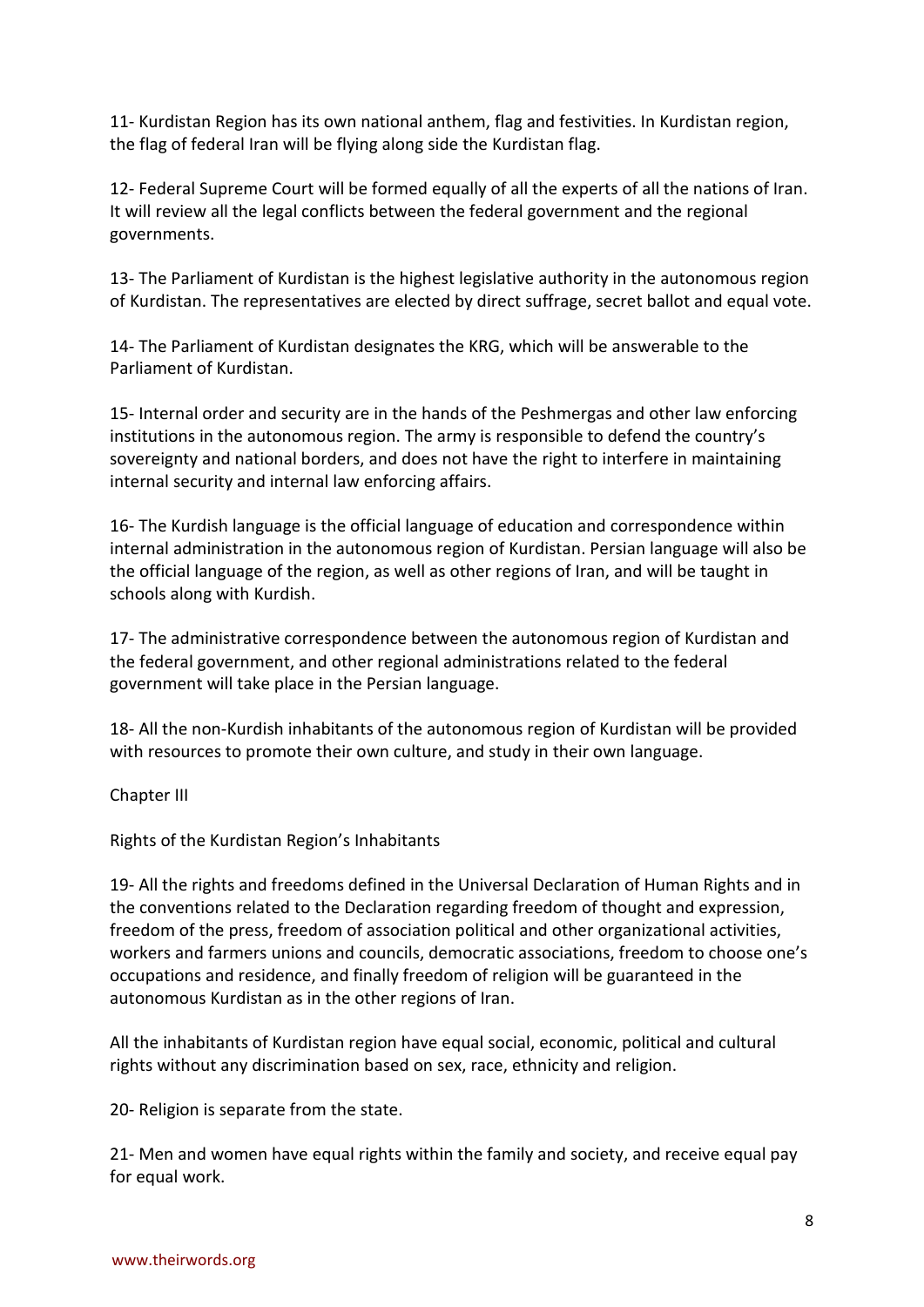The KRG must provide the female workers and employees with maternity leave with pay for the period before and after accouchement.

22- KRG will pay special attention to the nurturing and fostering of children.

Chapter IV

Economic and Social Policy

23- The KRG is responsible for providing economic development basis through scientific planning in the autonomous region. The distribution of resources by the Federal government will be arranged in a way that the income per capita of the inhabitants of the autonomous region of Kurdistan is more considering its present state of under-development, in order to compensate the effects of under- development resulting from national oppression.

24- Kurdistan and all of Iran's main path to economic development is possible through industrialization of the country through scientific and technological attainments on one hand, and the needs and natural capabilities of the country on the other. Introducing fundmental economic and social changes that are necessary for industrialization should be one of the most fundamental responsibilities of the federal government and the KRG.

25- The KRG must use public economic sector, which is considered as the main segment for development, to establish developed industries in Kurdistan, and also supports local and national industries. Aside from the public sector, the cooperative and private sectors should also participate in the industrialization of the country.

26- All the mineral resources, including waters, forests and pastures of Kurdistan that are considered as public riches, will be nationalized, and the KRG with the cooperation of the federal government will use these resources to the best interests of all the people of Iran.

27- Increasing agricultural production via mechanizing the industry and utilizing scientific methods in agriculture, planning, conducting irrigation programs and the construction of dams comprise major segments of economic policies of the KRG.

28- The KRG should work for the development of domestic trade, and encourage commercial and professional activities in Kurdistan.

29- Raising the standards of living of the people of Kurdistan should be the underlying economic policy of the KRG. The KRG should use all the forces and capabilities at its disposal to provide the Kurdistan inhabitants with a livelihood suitable with the current century.

30- The principle of 40 hours of work a week will be applied everywhere. Workers subjected to hard physical labour must work fewer hours. Minimum wages will be determined taking into account the costs of living, and will increase with the raise in the standards of living. Workers are insured against industrial injuries, sicknesses, disability and old-age. The employment of youngsters below the age of 15 is prohibited. Adequate social and economic conditions should be created to reduce unemployment and eventually to eradicate it.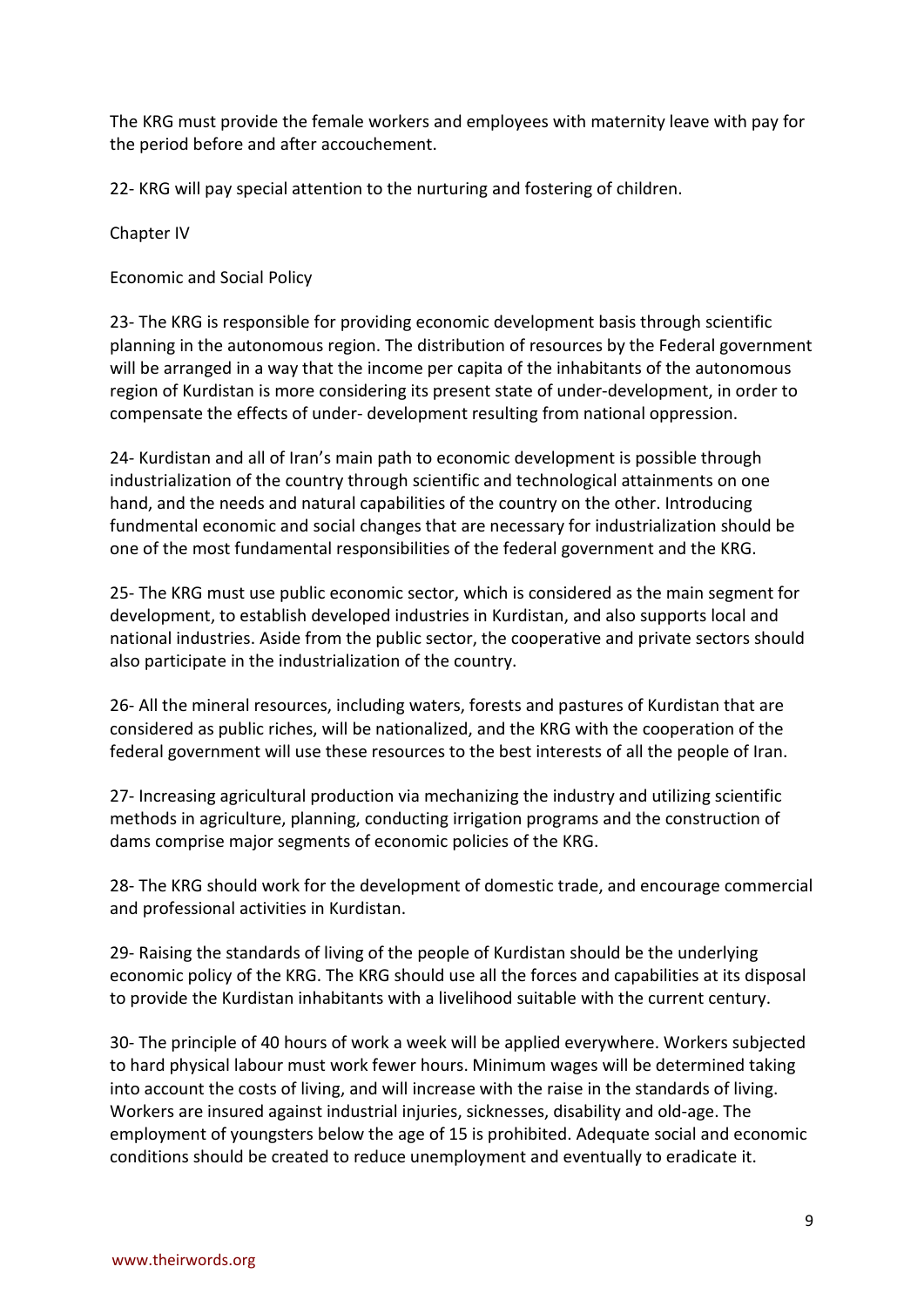31- There still exists injustice in agricultural land ownership; therefore, it is necessary to introduce important changes into the existing agricultural ownership to the benefit of toiling villagers who own no land.

32- The KRG must help farmers to attain modern agricultural equipments. Also the KRG must purchase their products at appropriate prices, and grant them long-term loans with low rate of interest. Farmers will gradually be insured first against work symptoms and accidents, and then disability and old-age.

33- The KRG must pay great attention to the issues of education and training, and provides all necessary training, educational and safe recreational facilities for the youth.

34- The KRG should pay special attention to the issue of livestock, and grants the breeders the most favourable grazing conditions, and acquaints them with modern, scientific breeding methods.

35- The protection of the environment, natural resources, lakes, forests, and protection of wild species such as birds and water creatures should be among the major tasks of the KRG; therefore, unregulated and excessive haunting will be prevented. In addition, choosing types and locations of new industries such as building roads and rail roads must take place along with protecting the environment and their compatibility with nature,

36- The KRG must place tourism as its top priority, and protect the historical monuments and relics of the past.

Chapter V

Cultural and Health Policies

37- All the children in Kurdistan, boys and girls must attend school until fifteen years old. The KRG should endeavour to eradicate illiteracy as quickly as possible. In the autonomous region the government takes care of educational fees for primary studies, and at other levels, education will be free of charge. The KRG should also take care of educational expenses for the children of workers, farmers and other low-income social categories in all educational centres, and it should also take care of university fees for gifted and advanced students of low-income families.

38- The KRG will be committed to develop and increase the cultural level of the population and to create cultural, scientific and sport foundations, such as cinemas, national theatres, sport centres, universities and higher educational centres, and it will do all it can to collect and preserve the cultural heritage of the Kurdish nation.

39- Paying attention to the development of Kurdish language and literature, and supporting Kurdish writers, artists and scientists should be one of the basic tenets of the autonomous Government's cultural policy.

40- The KRG should pursue a policy that will encourage experts and intellectuals to serve their country with fervour and dedication.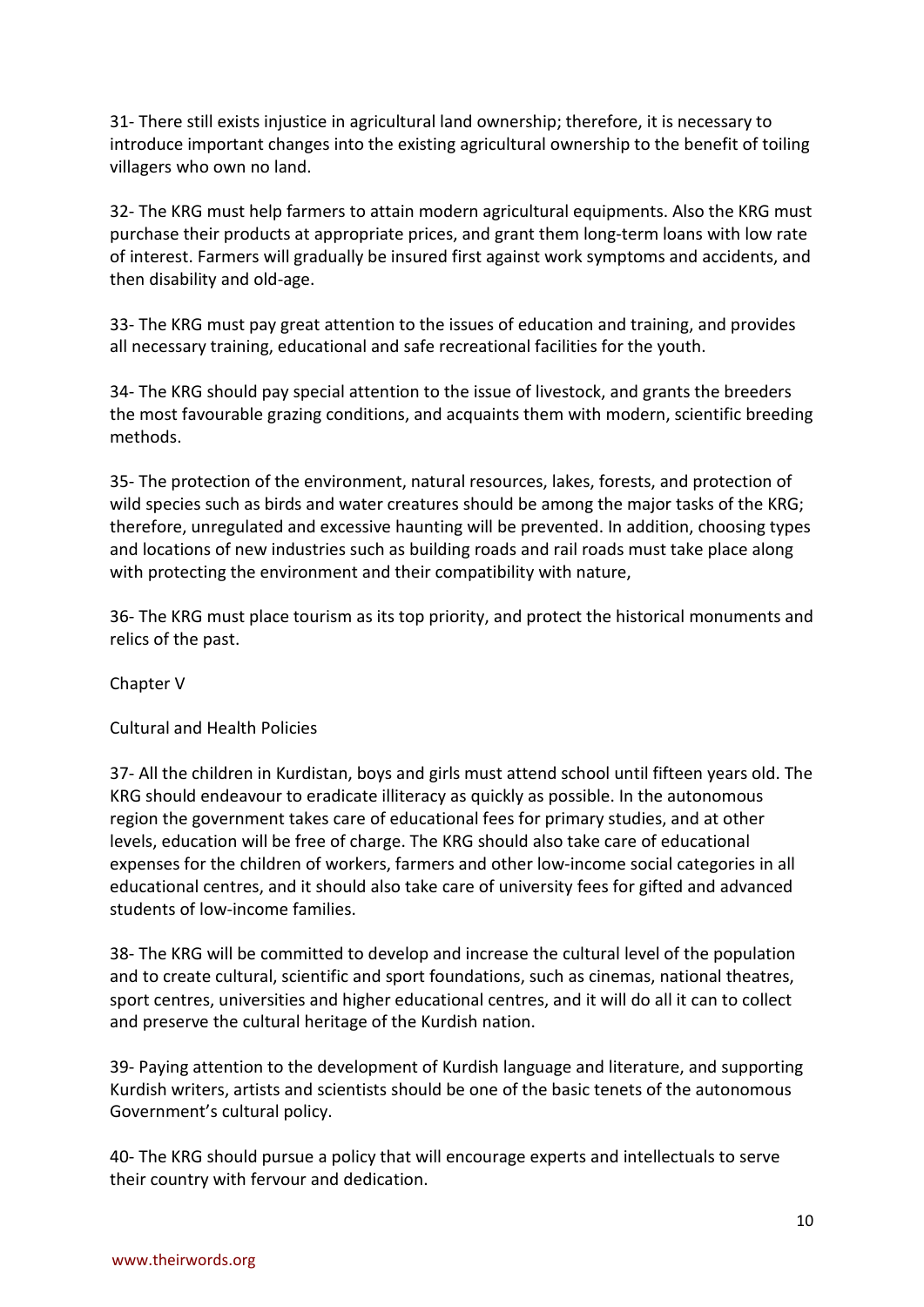41- The KRG should strive to improve sanitary conditions for all citizens, and creates conditions to afford every citizen free medical and health services. The KRG will take necessary actions for the creation of convalescent homes, day nurseries, maternity homes, and forborne and will establish specialized institutions for the protection of the disabled and the solitary elderly people.

Chapter VI

Characteristic of the Federal Republic of Iran

42-All the nations of Iran without any discrimination based on race, religion, ethnicity and gender will participate in the forming of the Federal Republic of Iran, and this must be entrenched in the constitution of the Federal Republic.

43-The Constitution of the Federal Republic of Iran must be drawn up in accordance with the international standards of human rights and other international covenants, where the national rights of Iranian nationalities will be recognized within their geographic and ethnic borders.

44- The Constitution of the Federal Republic of Iran must grant jurisdiction to the regional administrations over the areas of their concern.

45- The federal Republic of Iran will not join any pact that advocates aggression against other countries.

Chapter VII

Foreign Policy

Regarding foreign policy, which comes under the authority of the Federal government, PDKI asserts that:

46- The Federal government of Iran should establish relations with all countries on the basis of mutual respect and the recognition of national sovereignty right, and establish friendly relations with progressive and democratic countries that respect human rights.

47- The Federal government of Iran should defend international peace and peaceful coexistence among the states within the United Nations and elsewhere, and support the resolving of international conflicts peacefully and by negotiations unless the international community deems it necessary to pursue other options.

48- The federal government of Iran should become an axiom for assisting the struggle of oppressed nationalities of the world, particularly those in the Middle East, and it should grant political asylum to the freedom-loving patriots. Within the framework of such policy acknowledged and endorsed by the Federal government, the KRG will support every means of liberation struggle of neighbouring countries, and will grant political asylum to any Kurdish patriot who seeks asylum.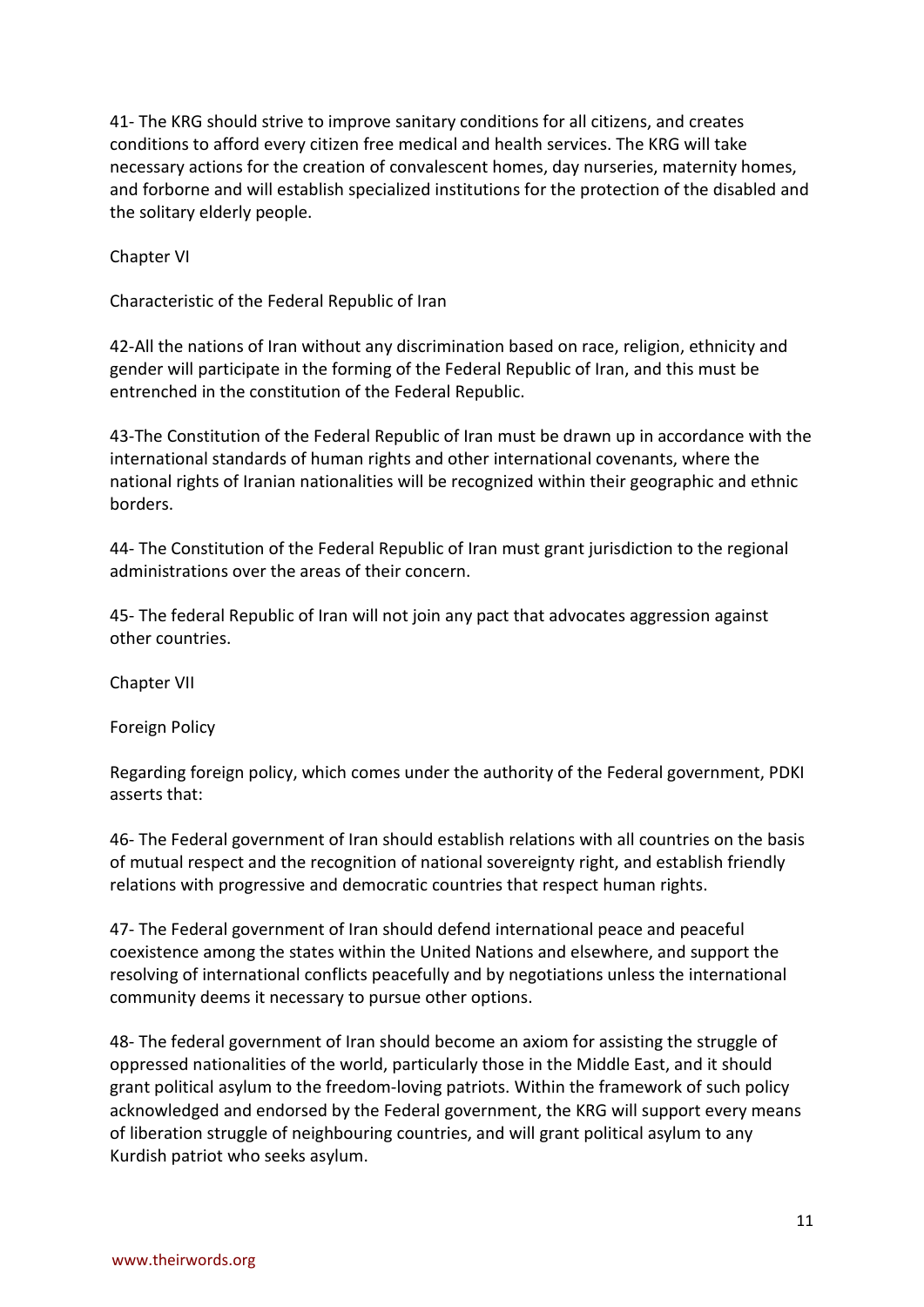## PART II

INTERNAL REGULATIONS

Article I: Name and Identity of the Party

1- The Party's name is: "Democratic Party of Iranian Kurdistan" (PDKI).

2- PDKI is the progressive Party of the people of Iranian Kurdistan that particularly absorbs workers, farmers, and progressive intellectuals into its ranks.

Article II: Party Membership

All citizens residing in Iranian Kurdistan and all the Iranian Kurds have the right to become members of PDKI on the following conditions:

- Not to be less than eighteen years old.

- To accept the Party's Programme and Internal Regulation.

- To be a patriotic and progressive citizen of certified good character.

N.B.:

None-Iranian Kurds are entitled to join organizations and associations affiliated with PDKI, and if they reside in Iranian Kurdistan for more than 5 years they become eligible for membership.

Article III: Terms of Admission

For one to be granted membership, one must:

- Be sponsored by two Party members.
- Go through a probationary period of at least six months.

- Not to be member of another party or any other political organization.

- Be accepted with the approval of the majority of the members of a cell or a higher organ of the Party.

N.B.:

Members who have obtained residency abroad, and are recognized as official citizen of that country, can become members of organizations of their residing country.

Article IV: Duties of a Party Member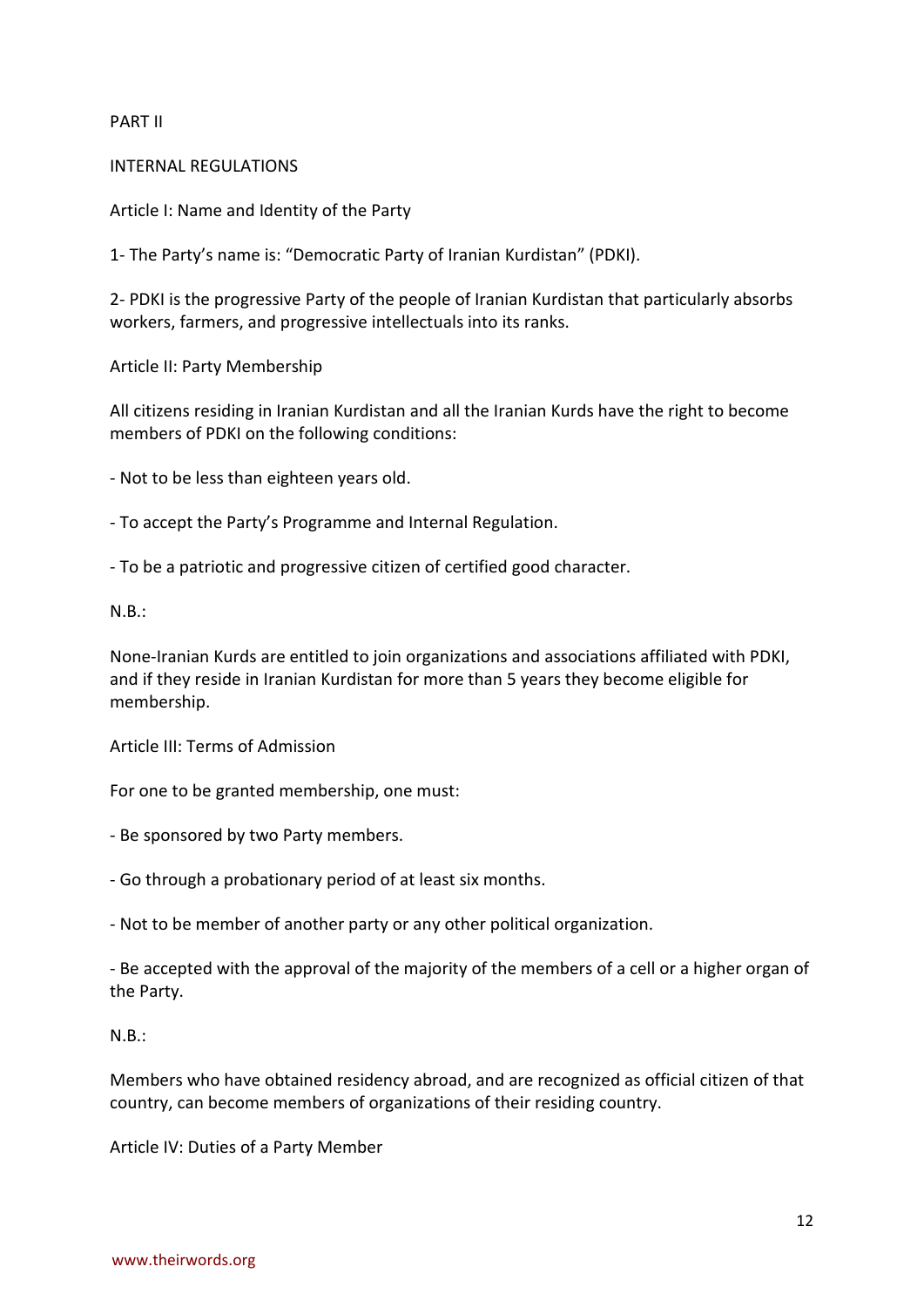A Party member is obligated to:

- Work for the realization of the Party's objectives as set forth in its Programme.

- Strive for the preservation of the Party's political and organizational unity with all capabilities.

- Obey Party disciplines as defined in Internal Regulations.

- Be active in one of the Party organs.

- Maintain Party confidentialities.

- Strive to widen her/his level of political and social knowledge and awareness.

- Distribute Party policies among popular masses, and strengthen the Party's relations with the people, and apply their ideas and experiences.

- Pay membership fee.

N.B.:

Individuals who are not in a position to perform the full duties of a member, but have organizational ties with the Party and support its policies are called "sympathizers".

Article V: Rights of a Party Member

A Party member has the right to:

- Be admitted to each organs of the Party.

- Criticize any member or organ during Party meetings.

- Express viewpoints, ask questions or submit proposals to any Party organ via organizational method.

- Lodge complaints against any organ to a higher authority.

- Be present at any meetings of her/his organ that analyses her/his political and Party activeness, and decides about her/him.

Article VI: Punishment of a Member

Members who do not perform their duties or behave in a manner contrary to the Internal Party Regulations or commit acts harmful to the Party's reputation will be punished according to the degree of the offence. Punishments consist of:

- Verbal reprimand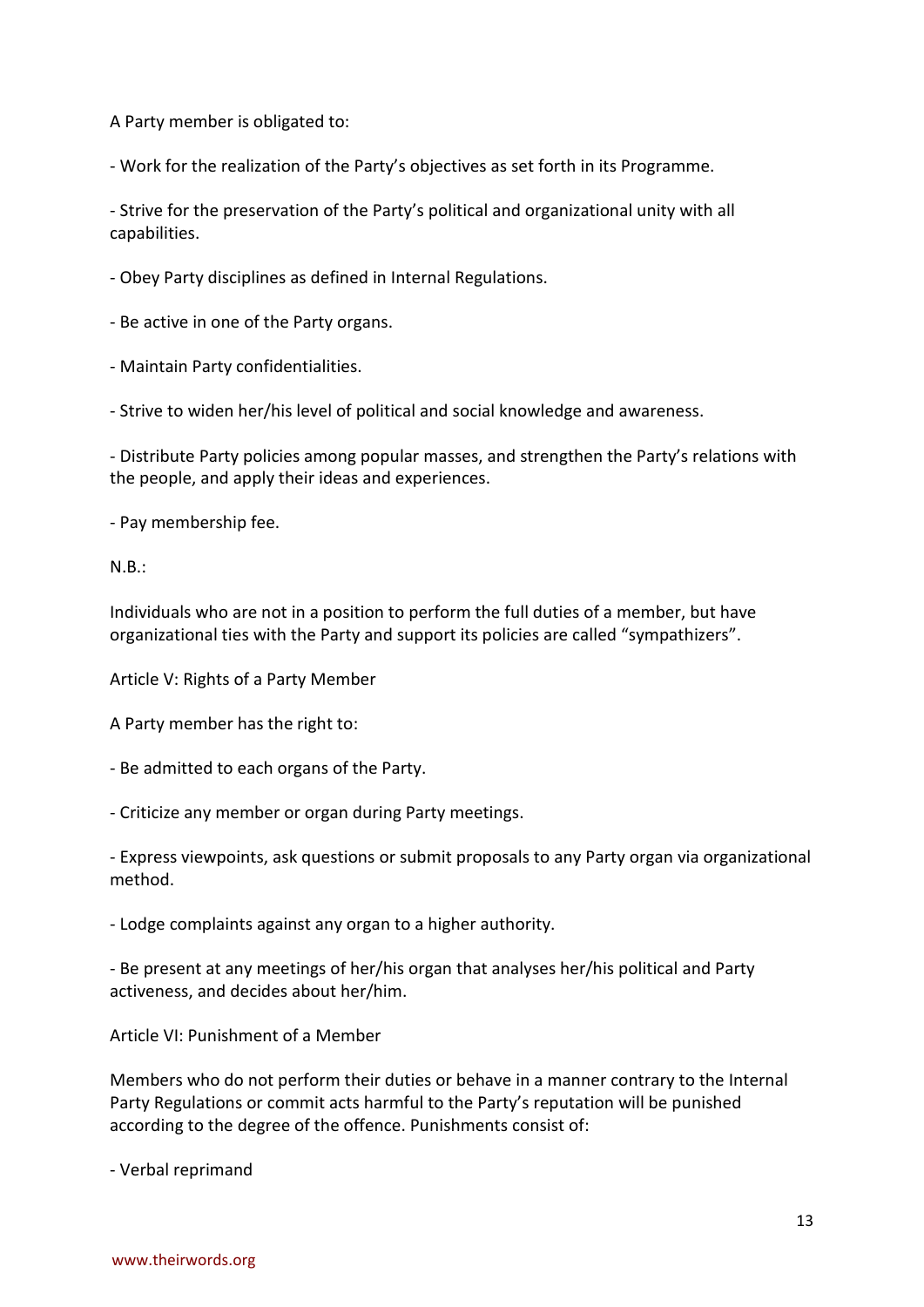- Written reprimand

- Withdrawal of responsibility
- Suspension of membership
- Expulsion from the Party

N.B.:

1- The longest suspensions period is one year. The suspended member will be deprived of her/his rights as set forth in Article V for the period of the suspension; therefore, after the end of the suspension period, she/he can be given responsibility according to her/his Party record and the opinion of the concerned organ.

2- Party punishments will be imposed with the agreement of the majority of the members of the Party organ to which the member belongs.

3- The objectives of the punishment is to discipline the member, and will be imposed only when other means such as criticism and advice are not effective in her/his behaviours.

4- An expelled member has the right to appeal to a higher Party authority or can also send her/his appeal to the Congress.

5- A suspended member retains only her/his membership not organizational status after finishing the suspension period.

Article VII: The Organizational Structure of the Party

1- The fundamental organizational structure of the Party will be guided by:

- From top to bottom in the hierarchy all Party bodies are elected.

- All the Party organs regularly submit reports of their activities to their respective electorates and to the higher organs.

- Member is subject to the organization, and minority follows majority of members.

- Party disciplines apply to all the Party members equally without any discrimination.
- A lower level organ must carry out the decisions of a higher organ.

- From top to bottom in the hierarchy, decisions are taken collectively. Self-centredness and egotism is condemned in the Party.

Article VIII: Party Congress

1- The Congress is the most supreme organ of the Party.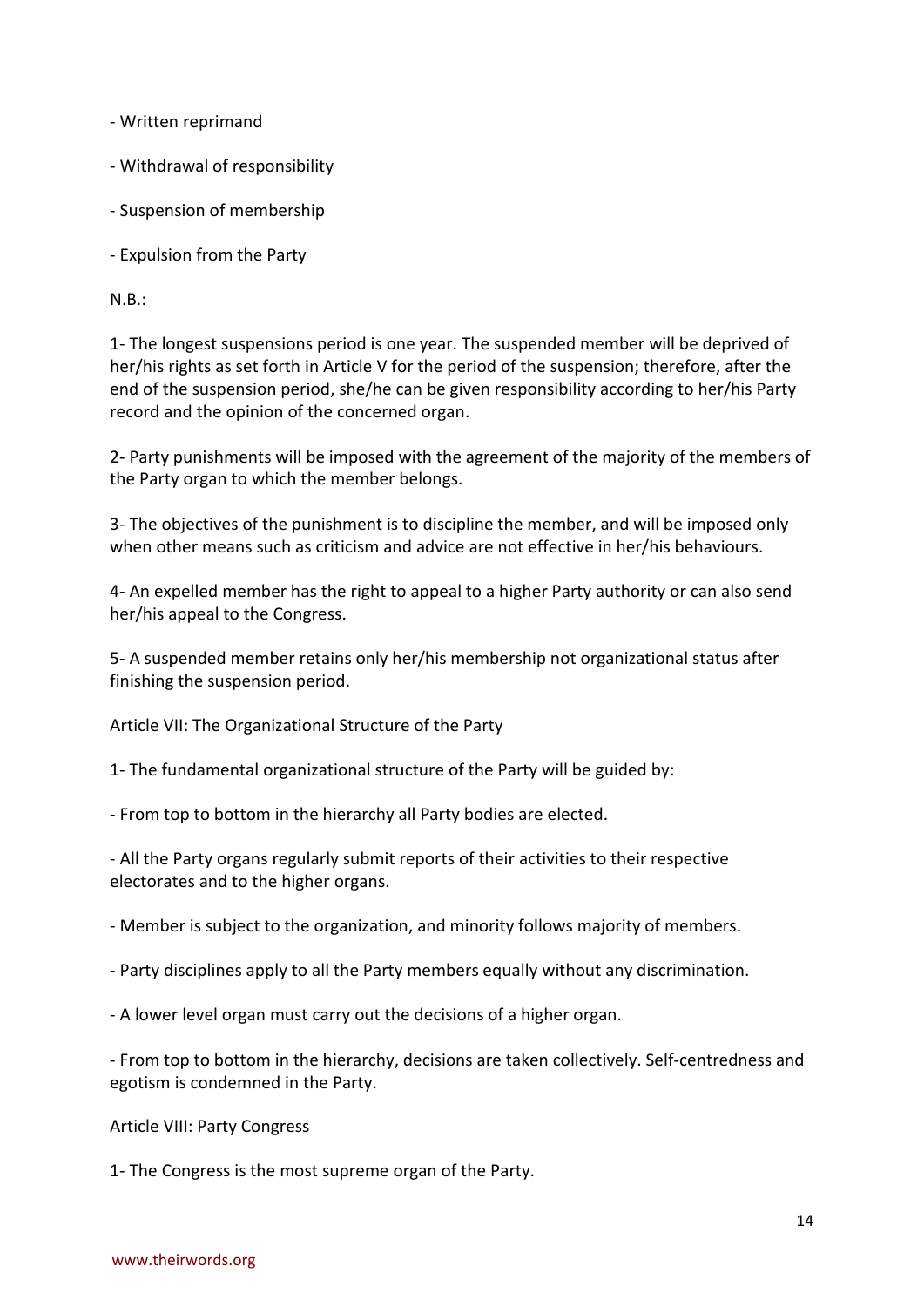2- The Congress convenes every four years. It comprises of main members, alternate and advisory members of the Central Committee, and the delegates of other Party members according to the proportion that the Central Committee determines.

3- Extraordinary Congress will be held provided the Central Committee or two thirds of the full time personnel of the Party requests it.

The duties and the powers of the Congress are as follow:

- Discussing the Central Committee's report, and make decisions about it.

- Determining the Party's general, political, strategic and tactical policies.

- Ratification of the Party's Programme and Internal Regulation, and its amendment if necessary.

- Electing main and alternate members of the Central Committee.

 $N.B.:$ 

1- The Central Committee has the authority to invite Party members with voting rights to the Congress up to a maximum of one-third of its main members. Such an action must take place before conducting conferences, and these invited members loose the right to vote in the conferences.

2- Any candidate running for election as main or alternate member of the Central Committee must have served in the Party for the period of at least three years.

Article IX: Party Conference

1- The Party's Conference convenes in a case when:

- It is not possible to convene the Congress.

- Issues have emerged that the Central Committee is unable to solve.

- In these cases the Conference will have the same legitimacy as the Congress.

2- The Conference comprises of the main and alternate members and the advisors to the Central Committee, delegates of the district and regional committees as well as delegates of the commissions and committees associated with the Political Bureau.

3- The number of delegates of such committees and commissions will be determined by the Central Committee, but the number of elected delegates must exceed the total number of regular and alternate members and advisors in all cases.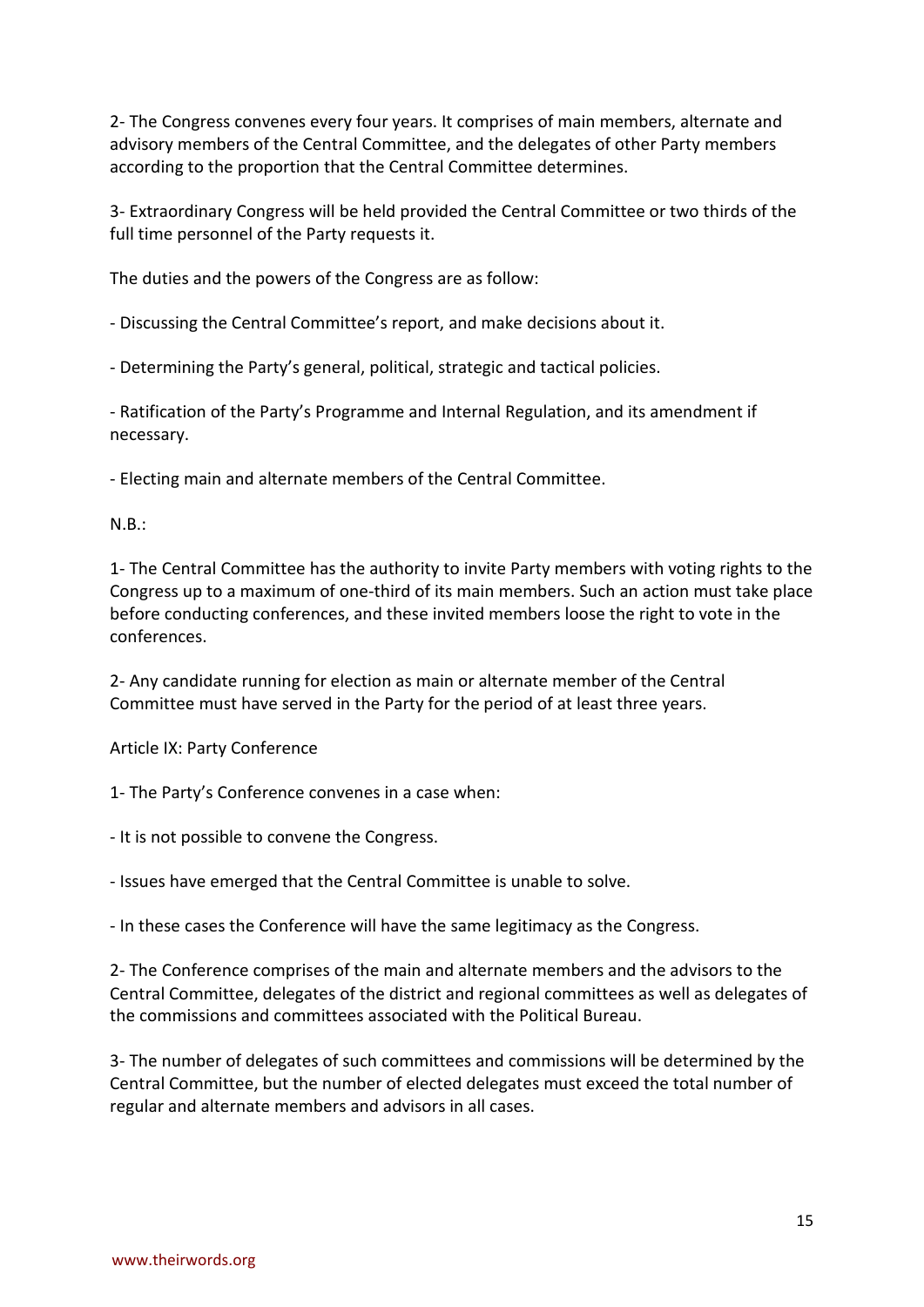Article X: Central Committee

1- The Central Committee is the highest authority during the period between the two Congresses, and conducts the Party affairs.

2- The responsibilities and the prerogatives of the Central Committee are as follow:

- Implements the decisions of the Congress.

- Is responsible for the establishment of Party relations with other parties and organizations.

- Elects the Political Bureau, and the secretary-general, all of whom are accountable directly to the Central Committee.

- Determines membership fees, and is responsible for the Party's finances.

- Regulates and approves the Internal Regulation concerning the Central Committee and coordination between committees affiliated to itself.

- Convenes cessions at least three times a year. The alternate and advisory members of the Central Committee participate in the meetings of the Central Committee with consultive vote.

## N.B.:

1- If necessary, the Central Committee can choose advisors among Party members maximum up to half of its main members.

2- The Central Committee meetings can have a quorum with the participation of two-third of its main members, and the adopted decisions can be certified with the approval of more than half of the main members present at the meeting.

3- No one can be elected to the office of Secretary-general for more than two consecutive terms.

Article XI: Political Bureau

1- During the period between the two meetings of the Central Committee, the Political Bureau takes over the Central Committee's duties and is responsible for the implementation of its resolutions.

2- The Political Bureau convenes based on necessity and submits reports on its activities to the Central Committee.

Article XII: Organizational Structure of the Party

1- The basis of Party organization is cell. The number of members of a cell should not be less than three.